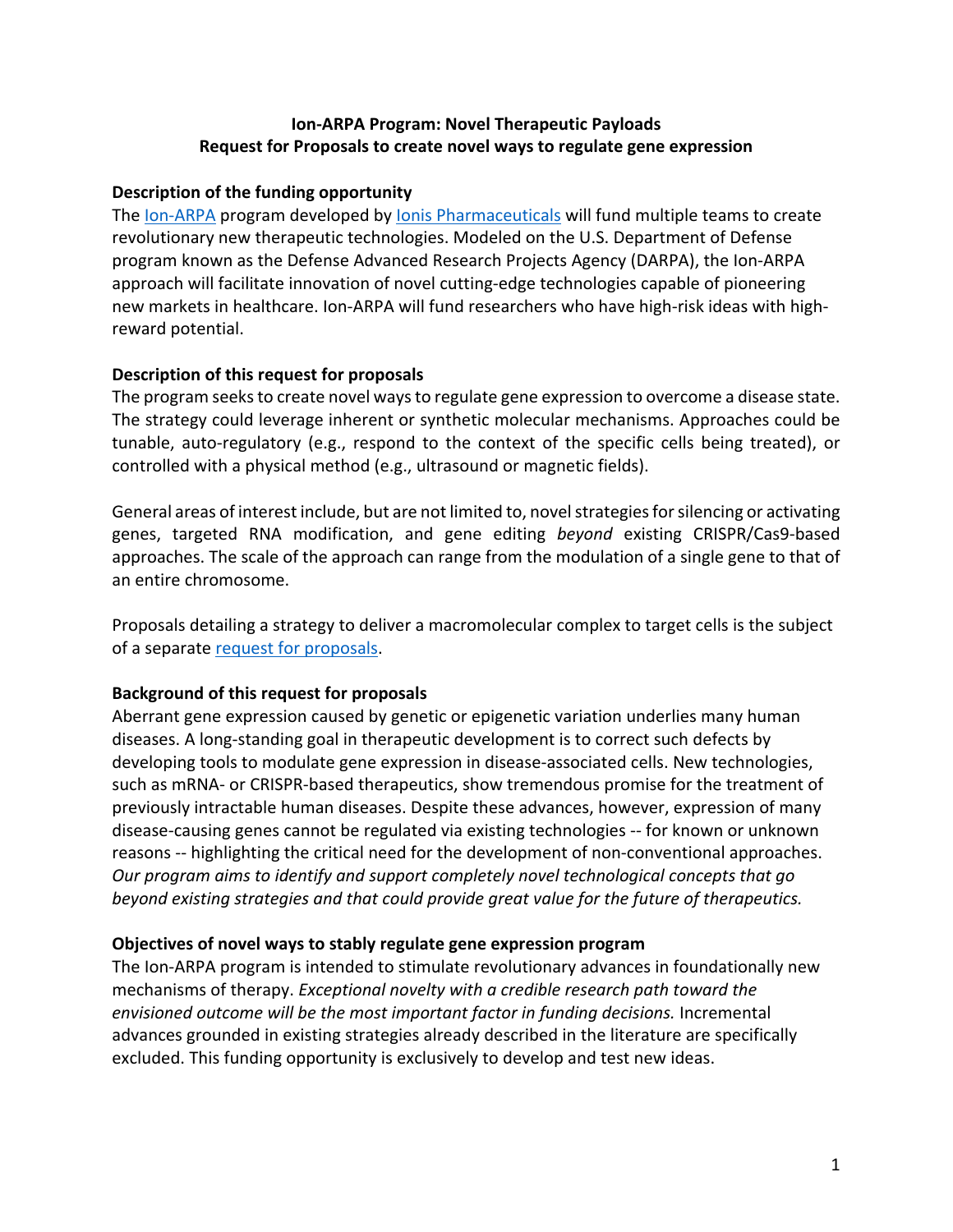# **Success criteria for funding**

*Exceptional novelty of the concept* and the quality of the experimental design will be the primary factors considered in scoring proposals in addition to the traditional metrics of investigator and team qualifications, relevant experience, research setting, and milestones.

#### **Key dates**

| Program announcement:                        | November 15, 2021                                          |
|----------------------------------------------|------------------------------------------------------------|
| White papers due:                            | June 1, 2022 (Note: changed from original date of March 1) |
| Invitation for full proposals: June 30, 2022 |                                                            |
| Full proposals due:                          | August 15, 2022                                            |
| Award announcements:                         | September 15, 2022                                         |

Modalities *within* the scope of proposals *could* include:

- Silencing specific gene expression through novel approaches, such as piRNA repurposing
- Approaches that allow dosing the patient infrequently, potentially annually or longer
- Turning on or off genes from multiple loci or even from an entire chromosome at a time.
- Engineering chromatin or topologically associated domain structures to alter gene expression
- Moving and anchoring a chromosome to a specific nuclear location to regulate chromosome-wide transcription
- Phase separating DNA, RNA, or protein to regulate gene expression
- Inserting cell-type specific enhancers into specific locations in the genome for gene activation
- Altering RNA activities via modulating 3D RNA structures
- Manipulating the epigenome to regulate transcription
- Expressing inheritable replicons to enable stable expression of exogenous genes throughout cell divisions
- Editing the genome using methods completely different from CRISPR or deaminases

Mechanisms specifically *excluded* include:

- Incremental improvements of methods already well-established in the literature
- Previously well-defined gene regulatory technologies
- Small molecule approaches
- Open-ended "research"
- Anything already fully described in the literature or patented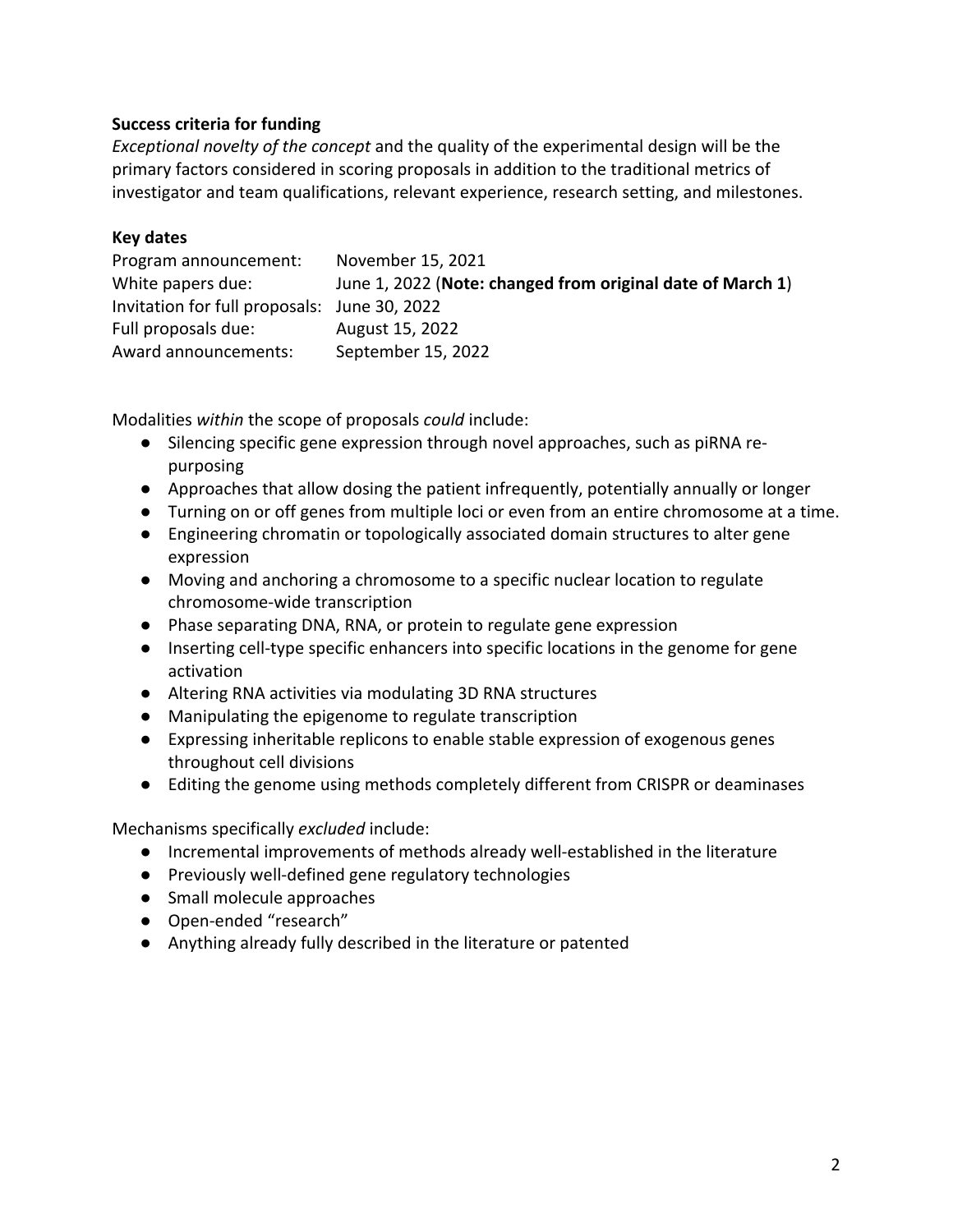Proposers are expected to establish their own metrics to measure success and to provide justification for their choice of metrics. How progress will be assessed and how midcourse corrections will be made should be explained. Examples of success metrics might include:

- Demonstration of xx% silencing or activation of one or a group of genes
- Demonstration of the capability to direct a chromosome to desired location in the nucleus with xx efficiency
- Demonstration of altered boundaries of topologically associated domains
- Demonstration of the formation or destruction of xx% of cellular condensates via microscopy
- Demonstration of insertion of a regulatory element into a specific genomic locus with at least xx% efficiency
- Demonstration of genome editing and quantification of on-target to off-target ratios
- Demonstration of inheritable changes in cell division through five cell divisions

### **Eligibility**

Investigators from academic institutions, companies, national laboratories, nonprofit institutes, and multi-institutional teams are welcome to apply.

#### **Funding level**

Annual funding could range from seedlings of \$300K to full programs of up to \$1M per laboratory per year, or more with appropriate justification. Funding can be used for principal investigator (PI), co-principal investigator, staff scientist, postdoctoral researcher, and graduate student salaries, relevant travel, laboratory supplies, open access publication costs, small laboratory equipment, vivarium expenses, and institutional indirect costs.

### **How the program works**

Ion-ARPA funded programs run initially for two years (Phase I) to test bold ideas, with the potential to continue for additional years if encouraging results are obtained. Proposals must have a structure and content equivalent to those submitted to other funding agencies (e.g., DARPA, NIH, NSF, BARDA, and BMGF) and must contain a scientific explanation for the proposed concept and goals with measurable milestones and timelines. Programs will be actively managed by Ionis, and awardees will be required to prepare monthly updates (typically a slide deck discussed during a 1-hour video conference) and quarterly reviews (typically, a written report and follow-up video conference). Proposals will be reviewed confidentially by Ion-ARPA scientific staff and confidentially by selected scientific advisors to the company. Potential applicants are required to submit a white paper (see guidelines below). Submission of full proposals is by invitation only.

Development of collaborative teams from the same or multiple institutions is *encouraged* as it is anticipated that responsive solutions will require integration of expertise from diverse disciplines. PIs who work on a team with PI's from different institutions will be contracted, managed and reviewed as a team. Teams with PI's from multiple institutions should select one individual to serve as the lead PI for the team.